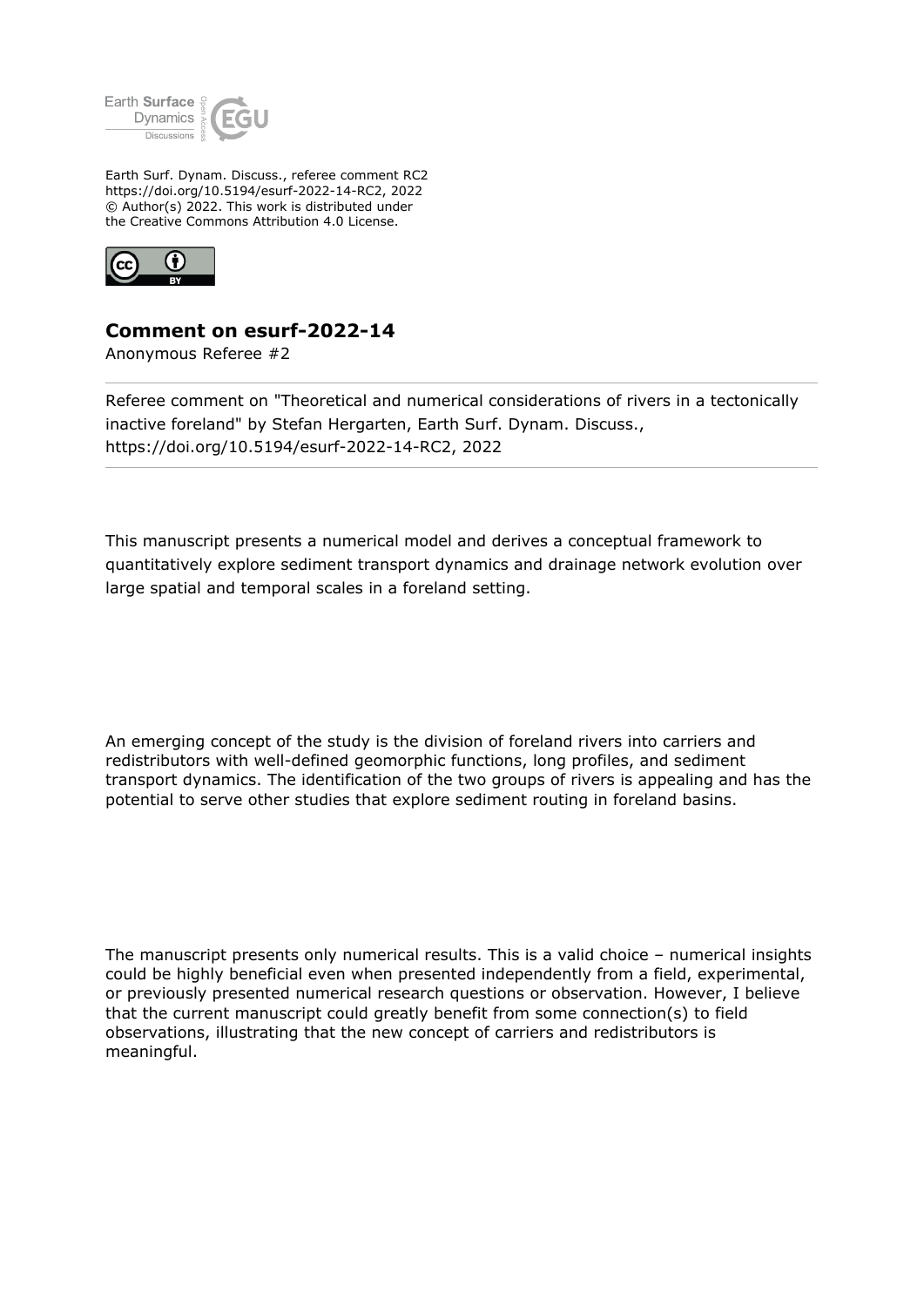Aside from a few odd phrasing choices (pointed out in RC1), the manuscript is overall wellwritten.

There are two major issues that I recommend considering, which could potentially increase the manuscript's impact and usefulness.

First, the model is not described in sufficient detail. While the model was presented in a previous study, readers should be able to get the main message of how the model works without needing to consult the previous manuscript. This is particularly true since much of the inferred sediment and drainage dynamics appear to be specific to the model. Equation 1 has two unknowns: E and Q, and additional equations are needed to close the system. Both unknowns can be formulated as functions of local elevation, but this is not currently specified. Boundary conditions are also not fully specified. I.e., how does the model deal with Q at the highest node of each network? Choices pertaining to drainage dynamics are not presented and discussed. I.e., how the model deals with local slope reversals due to sediment deposition? Does the model assume steepest descent to induce drainage change? What is assumed about flow routing? Are lakes allowed? These choices likely directly influence model results, but readers are currently left in the dark.

The model is developed with non-dimensional quantities, and a specific dimensional interpretation is proposed. This is a common practice that works in many cases. However, in the current manuscript, I found that the repeated dual interpretation (dimensionless and dimensional) is confusing. One way to overcome this issue is to formally present the scale factors once (it could also be interesting to see a non-dimensional analysis of equation 1) and from that point on to present the results only with either dimensional or non-dimensional form (the former is probably easier to read). On the same issue: why does it make sense to use two length scales? Why can't the analysis work with a single length scale?

Some of the steady-state and long profile analyses presented in section 6 could be moved to the model description, providing much-needed intuition of model expected behavior.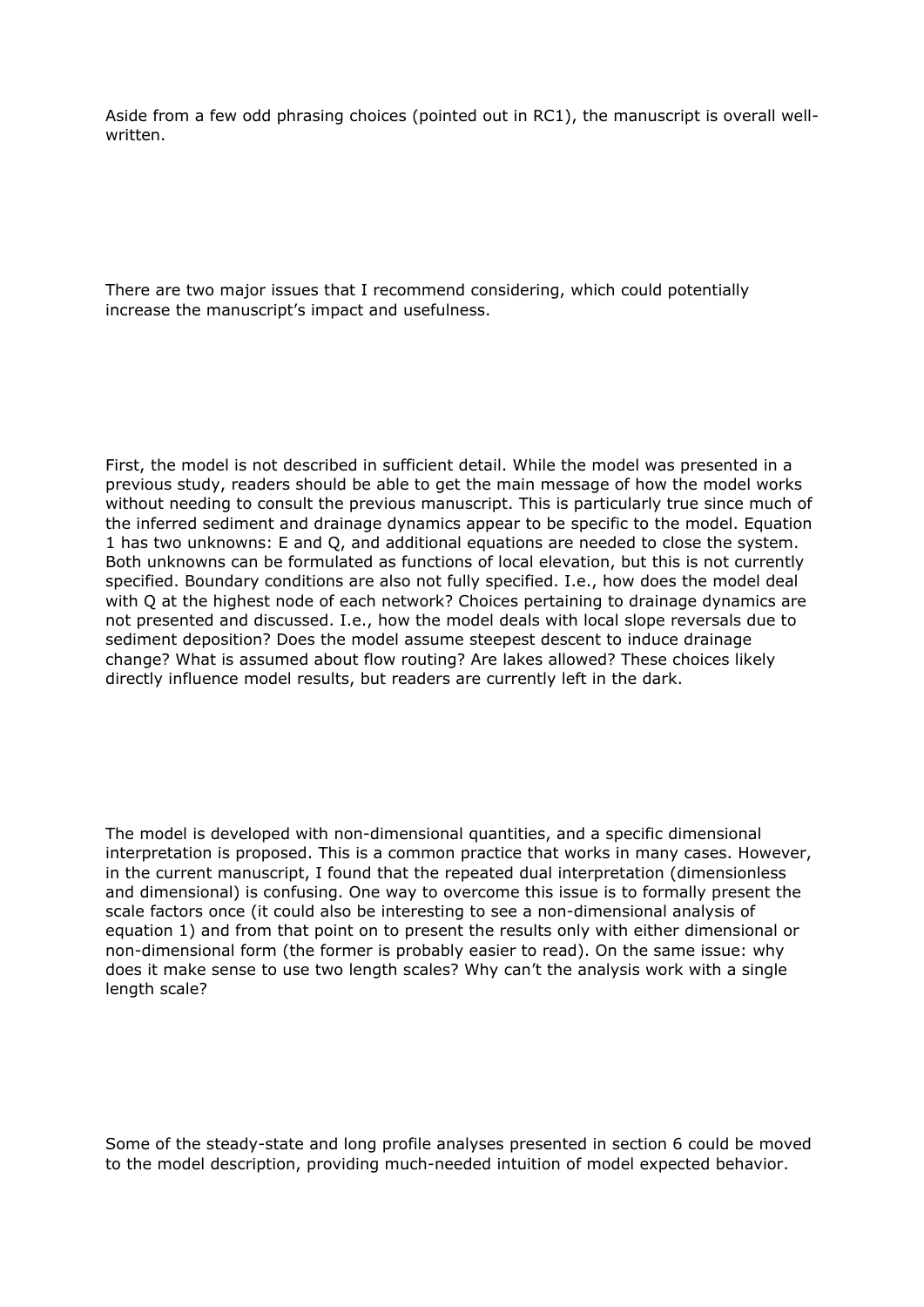The second major issue is that I struggled to balance sediment mass and topography across sections 7-9. I assume that the model conserves mass (including sediments deposited in the ocean). However, I could not balance it myself (I didn't try to balance it formally, but just in terms of sources, sinks, processes, and orders of magnitude). Figures 9 and 14 are confusing to me. How come sediments are incorporated from the foreland, but there is no arrow showing sediments being damped in the foreland? How come the percent sum of sediments deposited in the ocean is 100 while both the figure and the text refer to the total sediments as more than 100% (e.g., the 91% of the carriers is out of the 133% coming from both the mountain and the foreland).

Similarly, I'm unsure how to reconcile figures 10, 11, and the sediments transported to the ocean. Carriers' deposition rate is larger by an order of magnitude with respect to the erosion rate of the mountain and by two orders of magnitude with respect to the erosion rate of redistributors. How can that be? Are the carriers two orders of magnitude smaller in area than redistributors? How is it possible that with such a high sedimentation rate, the foreland is not growing in topography but reaches a statistical steady state? How can this be reconciled with figure 9?

Perhaps a formal statement (with equations) of mass/volume conservation could help out here, clarifying which component out of the mass balance each figure analyzes?

Line comments

Line 1 - First sentence of the abstract reads a bit detached.

Line 2 – 'Fundamental properties'. At this stage, only fundamental numerical properties'.